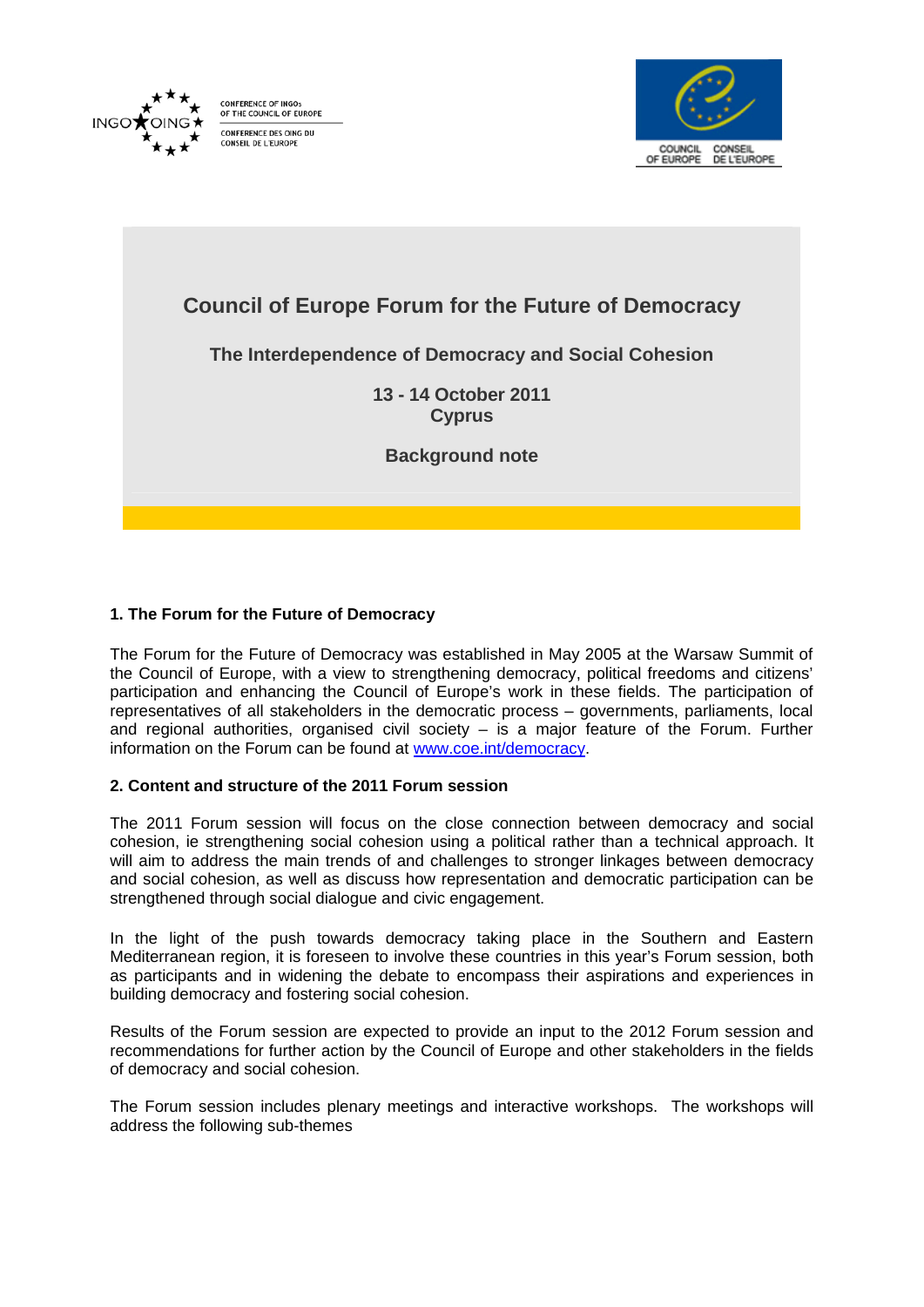**Track A** 

## **Empowerment and participation: key elements for democracy and social cohesion**

 $\Box$  A1

Promoting and enabling broad democratic engagement by **empowering** all members of society.

 **A2** 

Creating and improving **processes for participation** by all members of society.

### **Track B**

**Democratic institutions, active citizenship and social cohesion** 

## **B1**

Enhancing **civic dialogue and social solidarity** for the well-being of all.

## **D**B<sub>2</sub>

Creating and improving **structures** for sustainable and cohesive democratic societies.

#### **3. Selection of NGO representatives**

The Council of Europe and the host country attach great importance to having civil society appropriately represented at the 2011 Session of the Forum for the Future of Democracy.

The Conference of International Non Governmental Organisations (INGOs) of the Council of Europe has been asked to bring the Forum Session to the attention of civil society representatives across Europe and to carry out the selection of approximately 30 NGO participants from all over Europe as well as Southern and Eastern Mediterranean countries, for whom the Council of Europe will cover the travel and subsistence expenses. Additional NGO representatives may be invited provided that they cover their own travel and subsistence expenses.

Only NGO representatives who have been selected by the Conference of INGOs will have access to the 2011 Session of the Forum for the Future of Democracy. The following criteria for the selection of the NGO representatives will apply:

- civil society shall be represented by national NGOs from as many European states as possible and by a number of selected NGOs from the Southern and Eastern Mediterranean, international NGOs, think tanks or foundations ;
- selected NGOs should be competent and need to have concrete experience in the areas covered by the Forum Session
- a broad array of NGOs is expected to be selected such as service providers, advocacy groups, think tanks, youth NGOs etc. The selection process will aim to achieve a balanced representation of women and men at the Forum Session ;
- English and French are the working languages of the Forum Session and proficiency in at least one of the languages is required.

The Council of Europe will cover the following costs for up to 30 selected NGO participants :

- travel expenses :
- hotel accommodation :